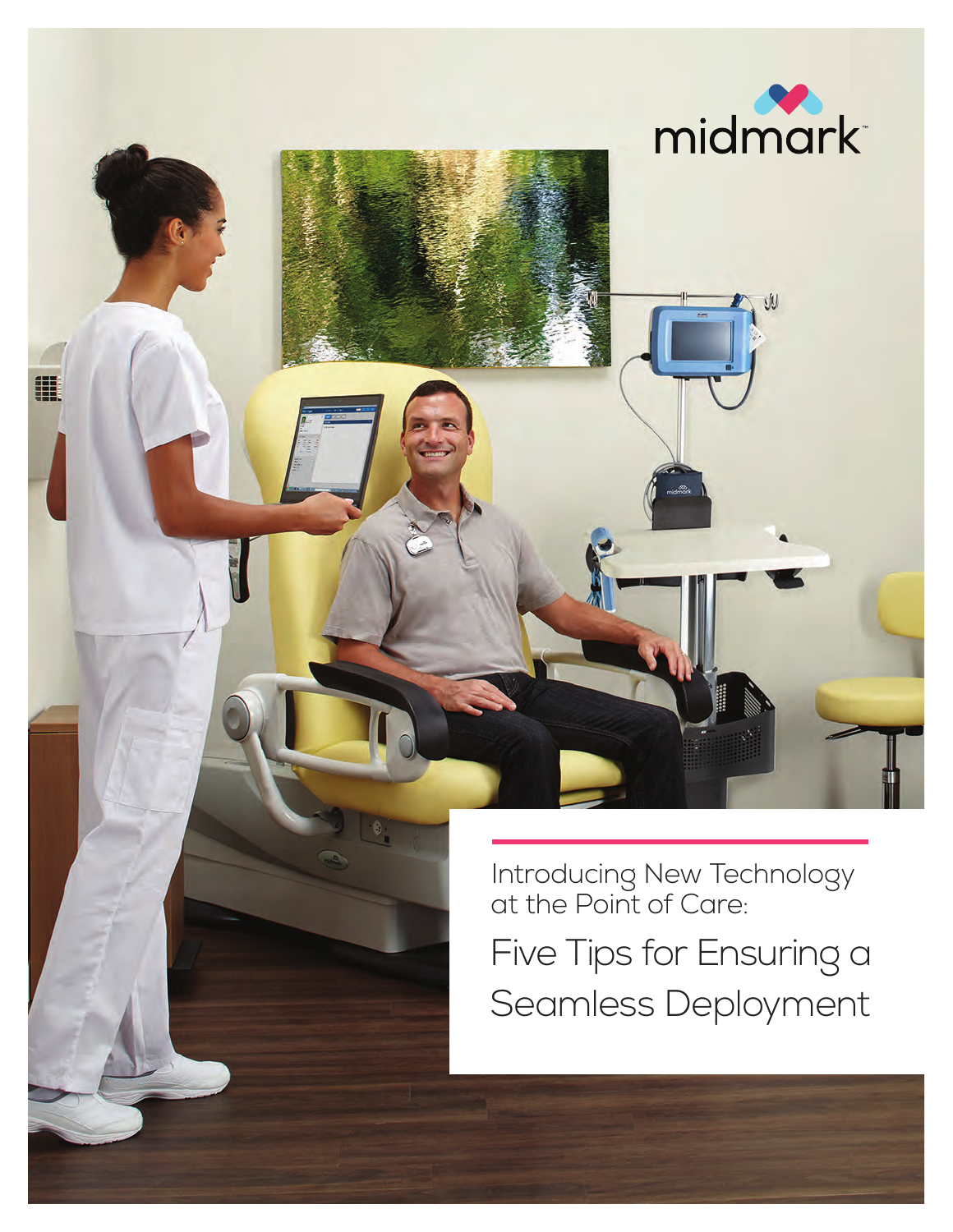

Greater connectivity and the proliferation of lower-priced sensors is creating disruption across industries and fueling discussions about "smart environments." This is evident in healthcare as the pace of change has accelerated to a point where each month brings new developments. This rapid innovation is imperative for organizations that want better care experiences and outcomes.

There is extreme pressure on healthcare organizations to be at the forefront of this change. However, when not approached properly, the introduction of new technology at the point of care can adversely affect the healthcare experience. This is why it is important that as caregivers and healthcare organizations integrate new technology, thought must be given to how that technology might impact the patient-caregiver experience.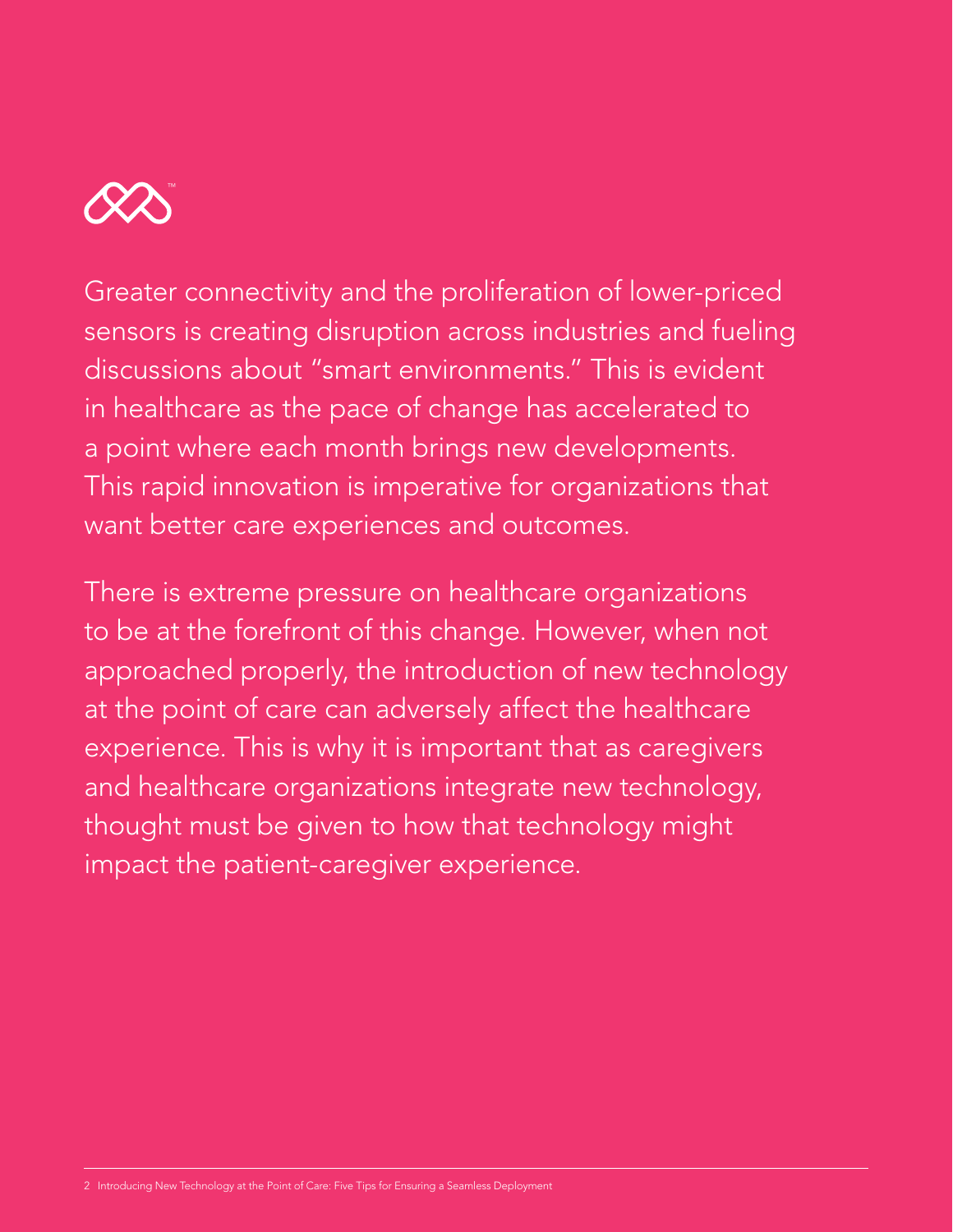

Technology must provide real value to the clinical space and enhance, not detract from, the patient-caregiver experience.

Rather than being technology adverse when it comes to the point of care, caregivers and healthcare organizations need to actively seek out technology that ensures the humanistic aspects involved in care delivery are maintained while also improving operational workflow and enhancing quality of care.

Technology needs to provide real value and must be tailored to the intricacies of the clinical environment. It must augment the way patients and care teams interact and contribute to truly meaningful clinical insights for each encounter. Technology at the point of care should not be the focus of the experience but rather the conduit through which meaningful interactions occur and quality care is delivered.

New technologies and software, along with greater connectivity and data analytics, are consistently demonstrating new capabilities for positively affecting many facets of healthcare today. While previous health information technology has introduced new challenges to the exam room experience, it is also technology that is poised to dramatically impact the point of care with enhanced provider-patient interactions and significantly improved clinical outcomes.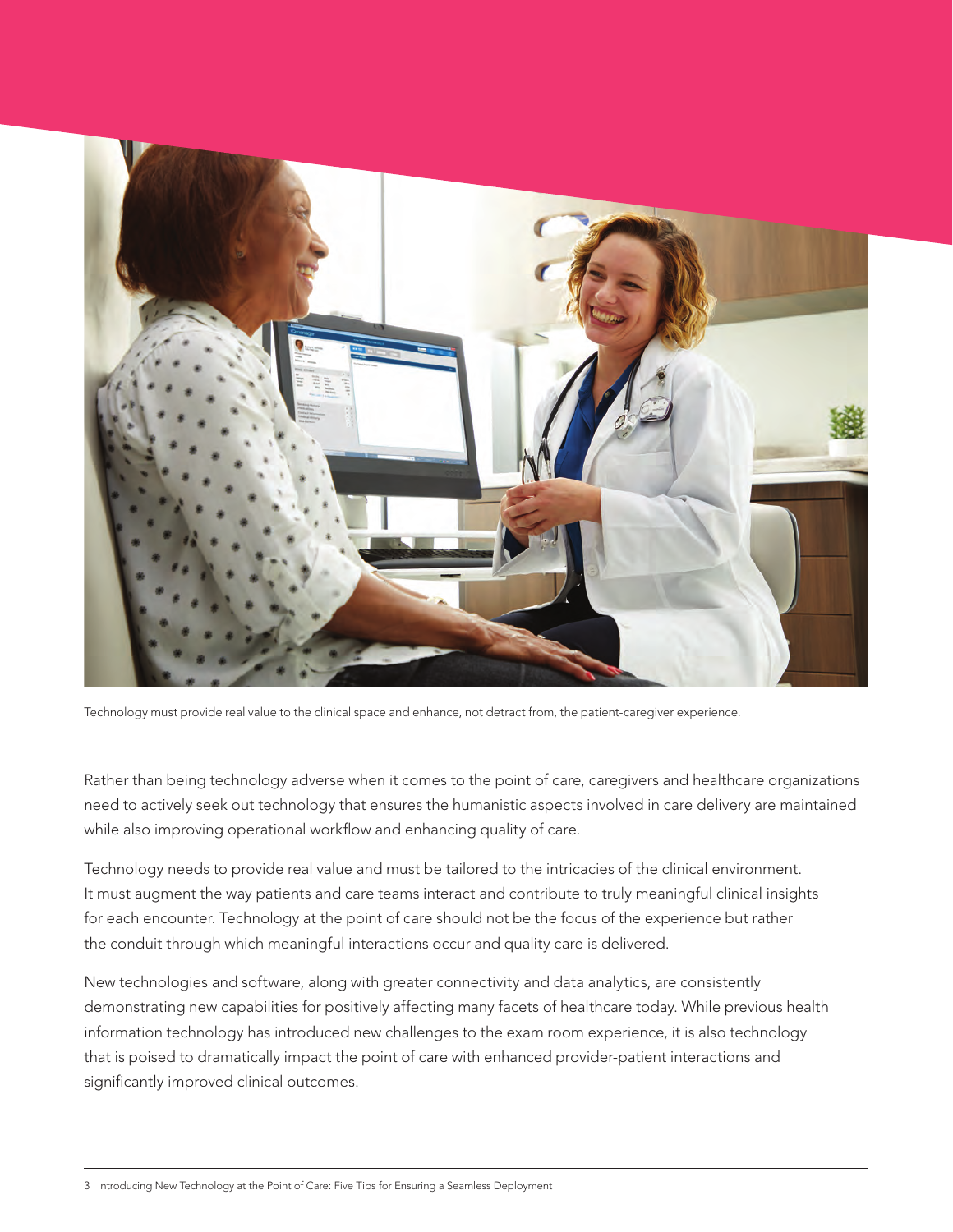## Greater Connectivity at the Point of Care

One aspect where the point of care is poised to make gains with new technology is with greater connectivity. Much of the demand for this greater connectivity is coming from the consumerization of healthcare. Patients are demanding to be connected with their healthcare in the same way they are connected within other aspects of their lives.

Examples of this are fitness tracking devices or apps that help patients manage their diabetes or connect directly with caregivers. However, as with any new technology or trend, there is a lot of attention and unrealistic expectation surrounding greater connectivity at the point of care. It is not the perfect fix for every challenge and inefficiency in healthcare.

Given the industry and media focus on connectivity and Internet of Things (IoT), there is a real possibility that many healthcare organizations and caregivers will fall victim to the hype. We see this already happening throughout the healthcare industry. There is a lot of confusion, frustration and false starts as pilot projects do not deliver on exaggerated claims. Often there exist unrealistic expectations that require more resources,

time and dollars than initially suggested.

While there is a lot of discussion surrounding greater connectivity and the digitization of the point of care ecosystem, it does offer tangible benefits. When done correctly, digital technologies including connectivity can change how care is delivered.

Within ambulatory care, there is a great need for connected technology and devices; when combined with digitization, it will likely transform the delivery of care. It will make it easier to monitor and analyze existing data or gather previously untapped data. It will enhance and strengthen the patient-caregiver interaction. And most importantly, it will enable the point of care to extend beyond the clinic or exam room to enable patients and caregivers to better manage chronic conditions.

Ideally, as the point of care ecosystem becomes more connected, it will become easier to uncover and gather more data about the clinical environment and what is occurring at the point of care.



In ambulatory care, digitization will likely be the catalyst for transforming the delivery of care. When evaluating technology, it is important to determine if the technology makes gathering, monitoring and analyzing existing or untapped data easier.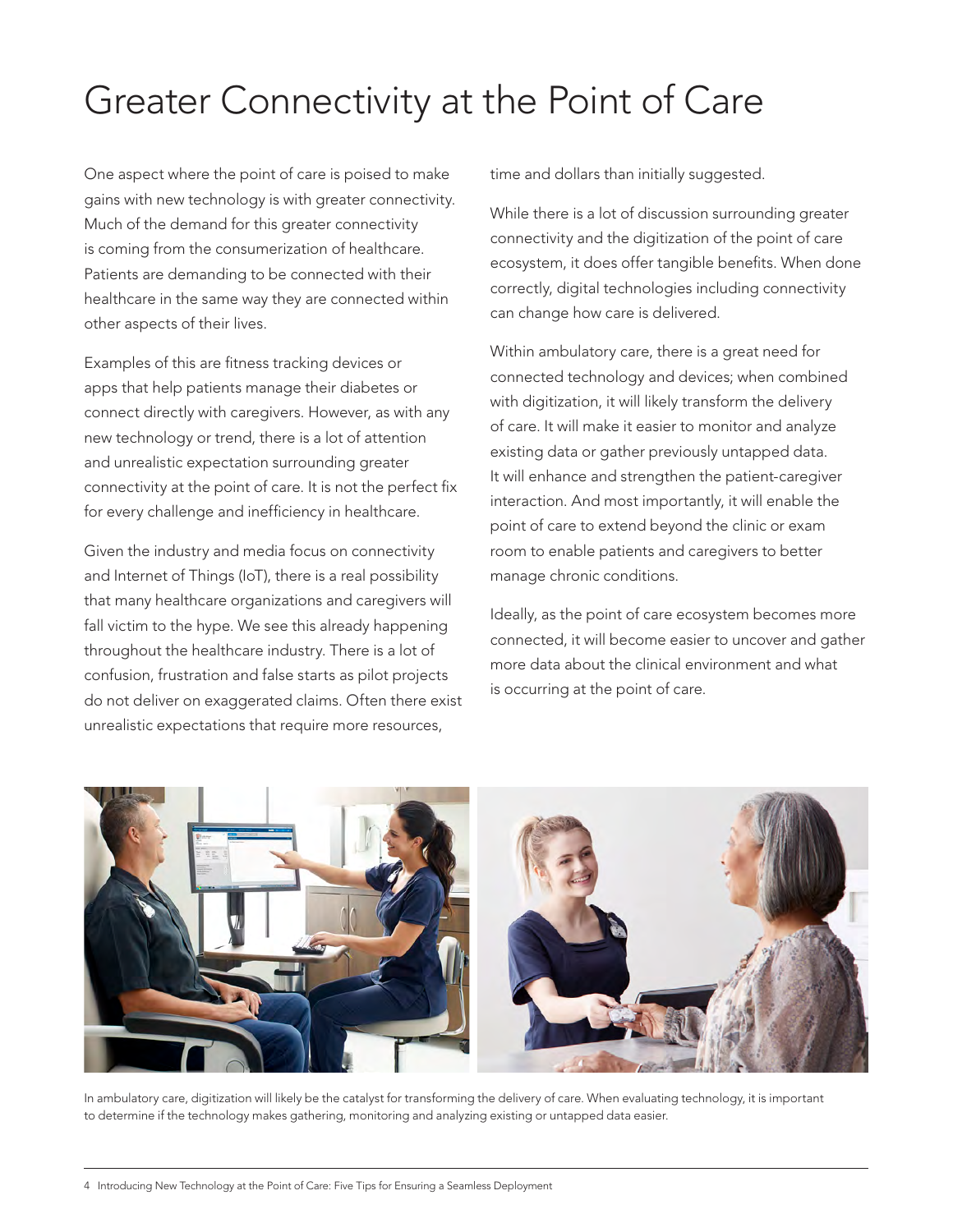## A Roadmap for Technology Integration

In order for healthcare organizations to realize these benefits, technology integration at the point of care needs to be guided by a roadmap and guardrails. Here are five considerations vital to help ensure a truly seamless deployment of new technology at the point of care that does not negatively impact the experience.

- 1. Compatibility This consideration gets to the very heart of technology integration. Challenges in the early stages of implementation often occur when the technology is not a good fit for the environment or application. In order to make an informed decision, first evaluate technologies within the context of the current clinical environment and how it performs, as well as any business objectives and growth strategies. How does it impact the provider-patient experience? Is it flexible enough for projected growth? What value does it offer to the quality of care provided?
- 2. Exam Room Workflow When it comes to point of care workflows, there are two ways to look at the technology in question. First, determine how the technology would fit into existing workflows. What adjustments would need to be made? Would any workflows be improved or need to be eliminated? Would the technology require the creation of new workflows? Second, determine if the technology would help enhance existing workflows. For instance, real-time locating system (RTLS) technology provides insight into how a clinical environment is performing. RTLS makes capturing accurate workflow data possible, including communicating in-the-moment patient and staff locations, wait times and staff interactions, as well as providing a vast amount of retrospective detail.



RTLS technology provides insight into how the overall clinical environment is performing by capturing and analyzing staff locations, wait times and equipment data to ensure workflow optimization.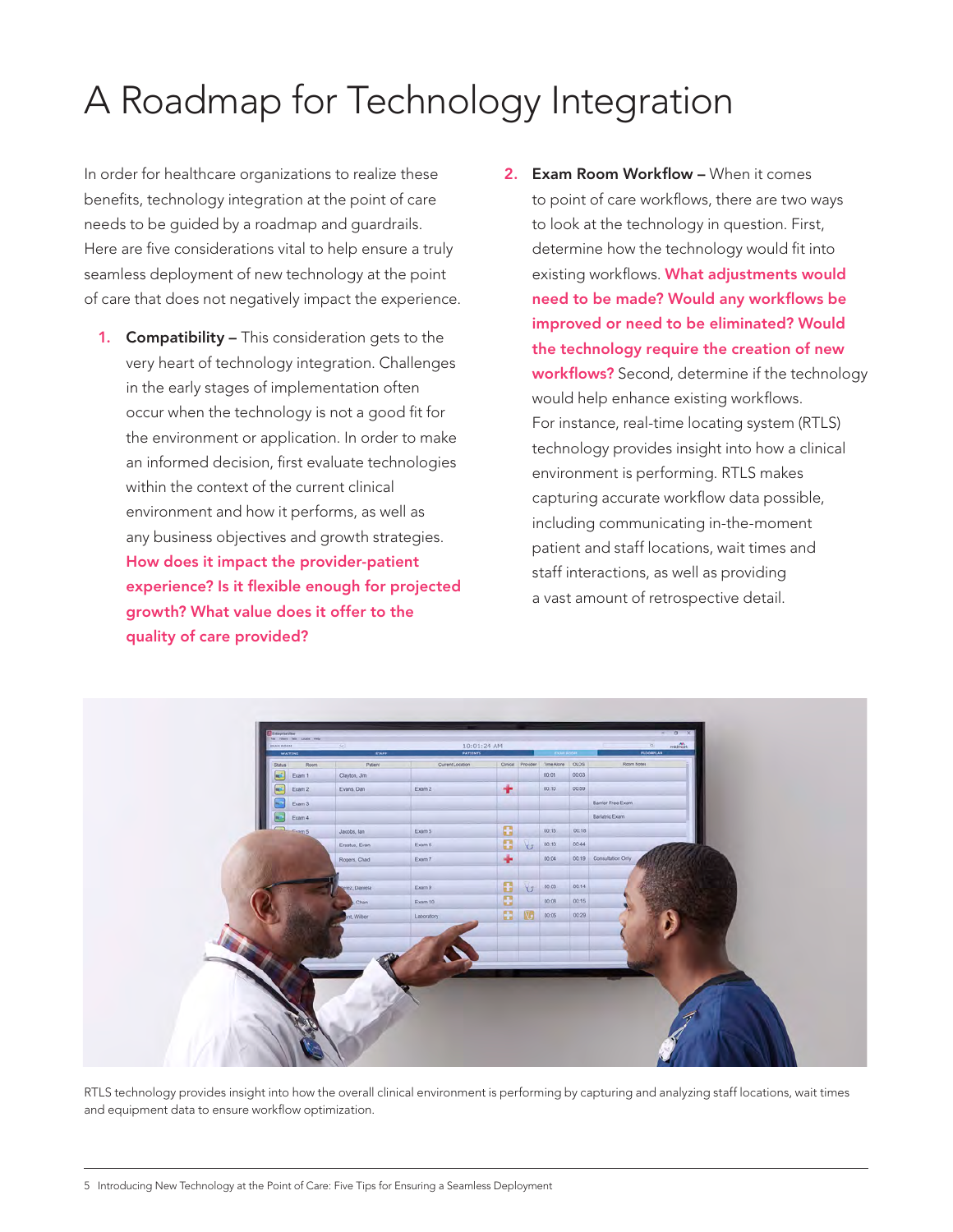

Automated vital signs acquisition allows data to be sent directly to the EMR, helping to reduce transcription errors and inefficiencies.

**3.** Connectivity – Technological advances are bringing us closer to a fully connected digital ecosystem where point of care processes, equipment and caregivers are integrated. When looking at new technology, determine the level of connectivity it offers and how it will connect within the digital ecosystem being created. Is it able to connect to existing systems and equipment? Are there any additional technology or software requirements? For instance, technology that introduces a new level of connectivity to vital signs acquisition would require workflow changes but could minimize human variations and inefficiencies by normalizing and automating the process.

- 4. Delivery and Setup Coordinating equipment and technology deliveries to outpatient facilities is often complicated by the absence of receiving personnel, unloading and staging areas, and tools. Without proper installation or integration, promised performance levels and benefits may fall short of expectations. Facility operations or provider-patient interaction could be disrupted. Ask equipment and technology vendors if they offer delivery setup and/or integration teams that can seamlessly connect the equipment or technology into unique clinical environments.
- 5. Staff Engagement No one likes change. However, when managed properly, the initial reaction some staff may have to the changes introduced by new technologies can be effectively minimized and eventually eliminated as they understand the value it brings to the clinical environment and patients. This means letting staff know what's coming, answering questions, addressing concerns and explaining benefits. It also means offering structured, hands-on training with the technology and an opportunity to share feedback during the early stages of implementation.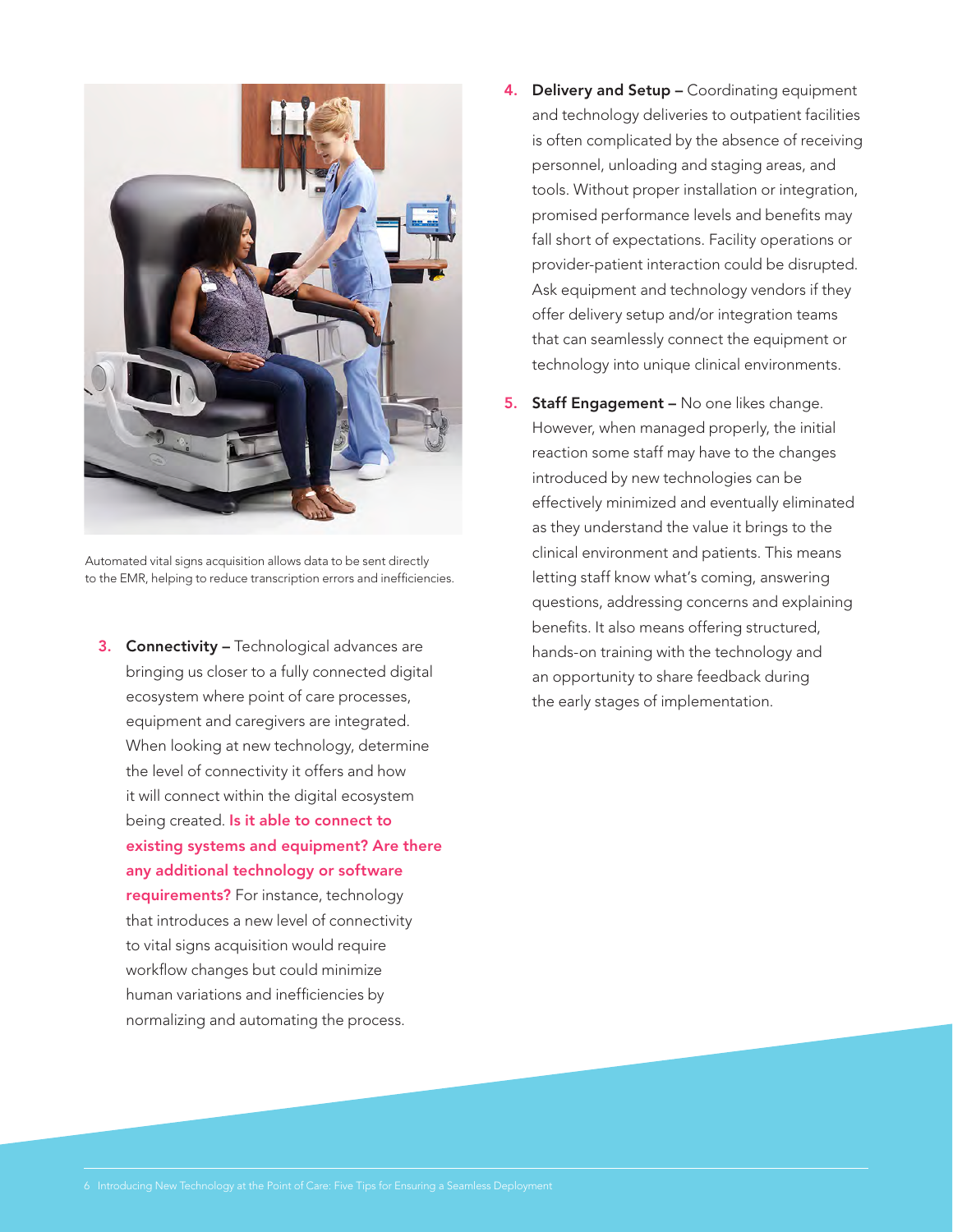

With the right framework and priorities in place, advanced technology can help ensure a more satisfying and seamless experience for patients and caregivers at the point of care. Most importantly, it can maintain the humanistic aspects involved in care delivery, allowing caregivers to reclaim their time with patients and encourage meaningful interactions.